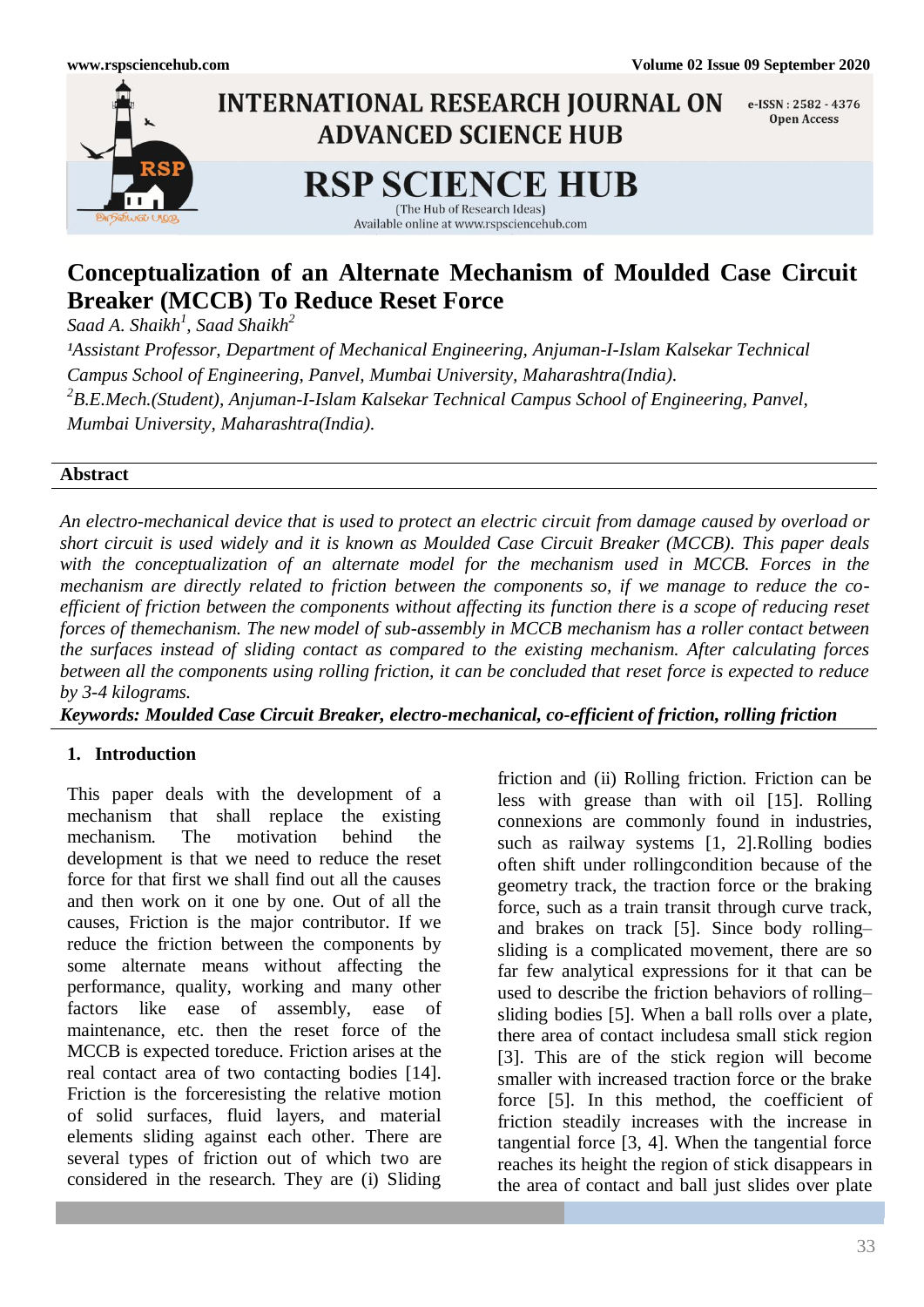# [5].

Some studies predict better wear behavior, based on Archard's wear models, whilst others have a good performance in prediction of rolling contact fatigue [6]. The sliding friction coefficient μs has a maximum valueof 0.11, under dry contact conditions, while this value decreases in presence of a lubricant film[7].Just two symmetrical lines of pure rolling occur in the contact ellipse at the touch between a ball and the rolling track in a thrust ball bearing, in the absence of additional spin due to zero ball-race contact angleand in the absence of the gyroscopic motions [8]. Positive and negative sliding speeds can be described elsewhere, since the touch ellipse is curved in space [9].The wear rate increased with the sliding speed while load produced a mixed influence [10].

Selection of the most suitable bearing type for a particular duty can pose a difficult problem due to the wide range of bearings available [11]. To assist the designer these notes, describe the more-frequently-used types of ball and roller bearings and their components and refer to some of their uses and limitations [11]. Many examples of balls and rollers being used to reduce friction were employed during the middle ages, and in the early sixteenth century cast‐iron balls replaced those of stone for offensive purposes for placing under gun carriages to render their movement easy [12]. A limited amount of reduction was found in the coefficient of friction due to the use of boundary lubricant from that in the dry testing [13].

The remainder of the paper is organized in the following manner: Section 2 describes the problem. Section 3 is devoted to find various causes and its actions. Section 4 deals with the existing mechanism. Further mechanisms changes are incorporated in Section 5. Section 6 concludes theresearch.

### **2. ProblemDefinition**

The mechanism of MCCB comprises of a Knob  $(1)$ , Fork  $(2)$ , latch  $(3)$ , latch bracket  $(4)$ , upper link (5), lower link (6), upper contact (7), lower contact (8), mechanism plate (9) and spring with a rivet inserted between floating pin and fork (10). Component (10) is not shown in the figure.



Mechanism being the heart of MCCB, therefore it needs to operate efficiently. Any failure in it may lead to total failure of MCCB. Mechanisms main function is to operate the MCCB with the help of various components as shown in figure 1. There is a contact between latch and fork, which is of sliding type. If we change the contact from sliding to rolling, then frictional force will be reduced in turn our goal of reducing reset force will be accomplished.

The mechanism is supposed to elongate the spring and efficiently transfer the energy to close the contacts. Contacts should be close with a wide range of force. For the elongation of mechanism springs an external force is required that is to be transmitted from Knob to the contacts. The force requires to reset the MCCB should be as minimum as possible so that resetting is smooth and with less effort. There are many problems for high reset force.One of the major and most important reasons for high reset force is friction. Fig.2 shows all the causes of high reset force. If friction between mating parts is reduced by some means reset force will drastically reduce and then operation of the MCCB will become smooth and easy.This motivated us to develop a mechanismby using rolling contact instead of sliding contact.

#### **3. Finding out causes and working on major contributor**

There are multiple views about the root cause of the problem when using a collaborative approach to problem solving. The cause and effect diagram, usually called a fishbone is the one way of capturing these diverse ideas and encourage the teams brainstorming about root causes. The fishbone can help visually illustrate the many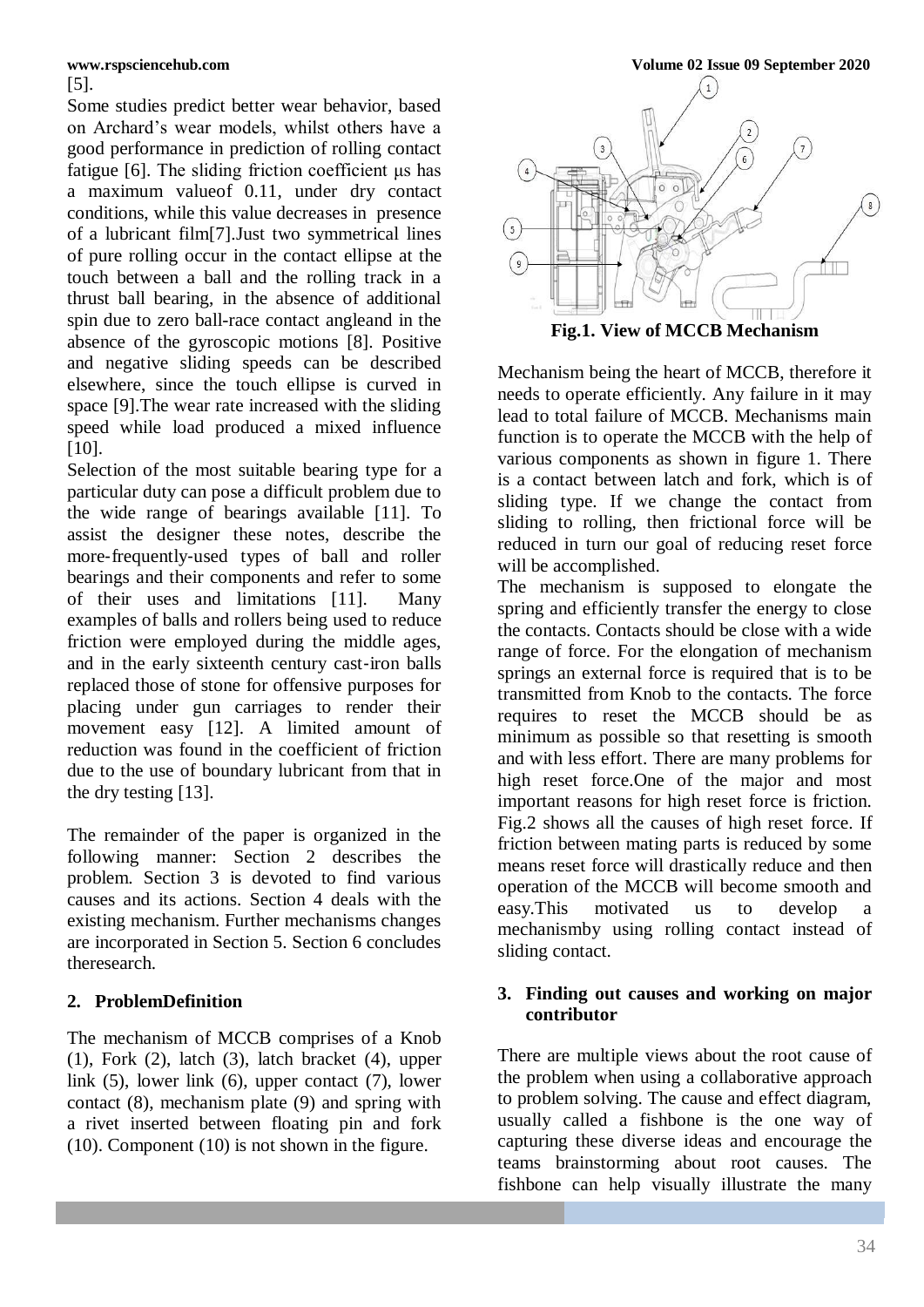possible reasons for a particular issue or effect. It is especially useful in a group setting and in circumstances where there is little quantitative data available for analysis.Fig.2 shows the cause and effect diagram drawn from the observed problems. From the given figure, it can be concluded that problems such Mechanism spring, contact between latch and fork, Friction between various components are some of the major consequences of high reset force.



As seen from fig.2 friction is the major contributor in high reset force. Friction is to be eliminated or reduced so as to reduce the reset force.

The rolling of surfaces is much easier than the sliding. Rolling friction is the resistance to motion that occurs when a surface is rolling over a different surface.Typically, the term rolling friction is restricted to bodies of nearly perfect (continuous) forms with very mild roughness on the surface. The coefficient of rolling friction between a cylindrical or spherical body against itself or a flat body with hard materialsusually is in the range of 5 x 10^-3 to 10^-3. In contrast the sliding friction coefficient of dry bodies usually varies from 0.1 to often much higher than1. Any relative motion can be viewed as a mixture of rolling, sliding and spinning, during rolling of two surfaces relative to each other.Consider two nonconforming bodies which are in contact at a single point O. Figure 3, Sliding (or slip) is the relative linear velocity between the two surfaces at the point of contactO in the tangent plane, rolling is the relative angular velocity between the two bodies around an axis lying in the tangent plane and spin is the relative angular velocity between the two surfaces around the general

#### **www.rspsciencehub.com Volume 02 Issue 09 September 2020**

normal through 0. We describe free rolling as a rolling motion in which there can be no tangential (friction) process or sliding (slip). Tractive rolling is the rolling motion in which the friction force or slip is nonzero; strong tangential forces are transmitted in the in the driving wheels of a train on the tracks or traction drives. The simplest type of free rolling occurs between two bodies that aregeometrically similar with the same elastic properties, and experience little deformation in the contact area. In tractive rolling the friction force in the contact region where  $\mu$  is coefficient of the sliding frictionandWisthenormalloadmust be less than or equal to  $\mu$ W. When friction force exceed sµW, there is local sliding (microslip) or gross sliding (throughout the contact).



**Fig.3. In contact with two non-conforming bodies 1 and 2 at point O**

#### **4. Existing MCCBmechanism**

Fig. 4 shows the existing latch as a part of mechanism which is a subassembly in the MCCB. Mechanism is considered to be the heard of MCCB. The main function of mechanism is to vary the position of upper contact that is to reset, on and off the MCCB.



**Fig.4. Existing Latch**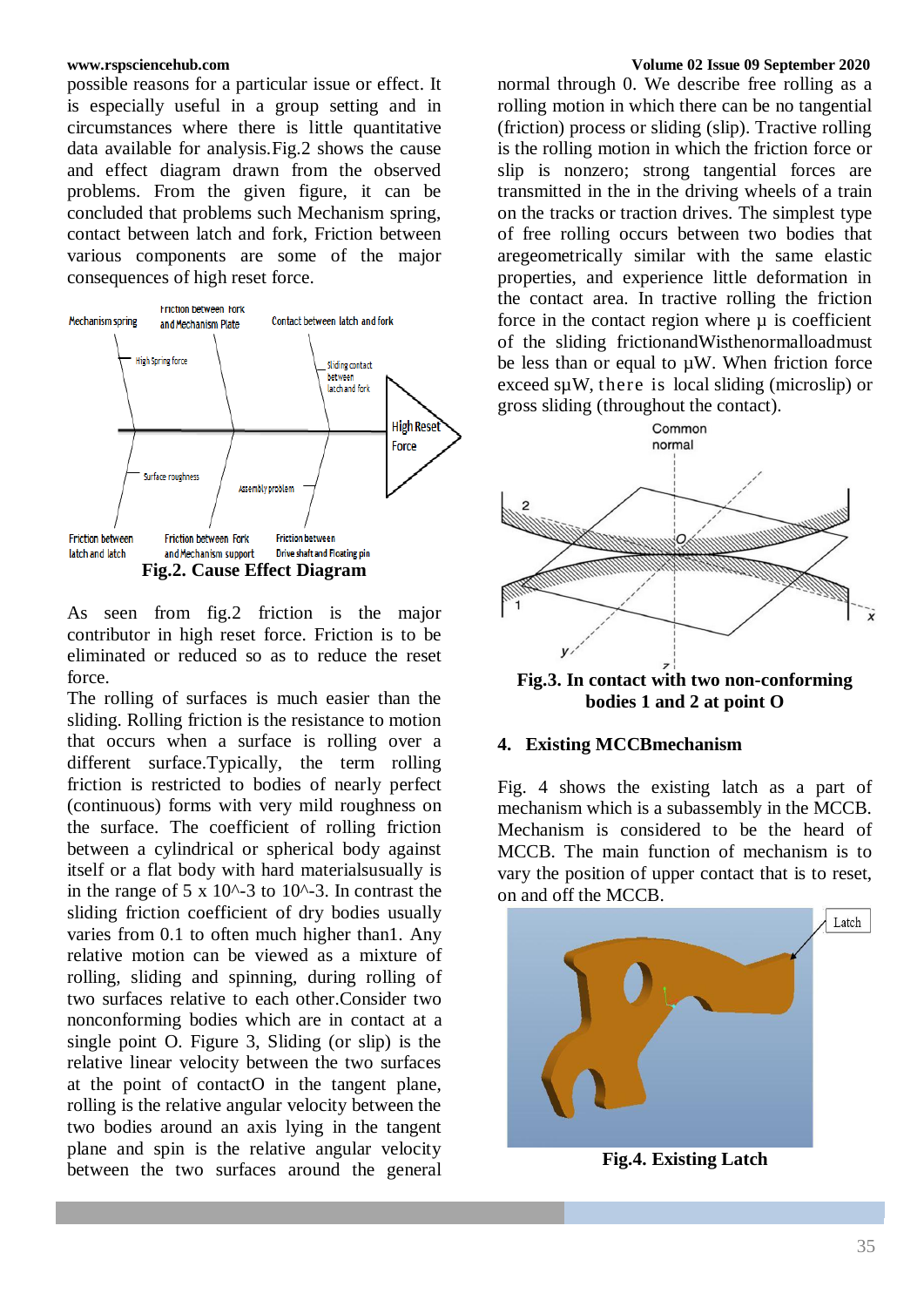## **5. Proposed model for MCCBmechanism**

An alternate model was conceptualized to reduce the frictional force as a result of which reset force will be reduced.



**Fig.5. Proposed Latch Assembly**

Figure 5 shows an alternate model of latch assembly with the following components: Latch (1), Knurling pin (2), two rollers (3) on both the sides of the pin which will be reverted from both the sides.

The rollers are provided to produce rolling between the mating part of latch and fork. This will remove the sliding contact between latch and fork and rolling contact will be coming between them. Two rollers are provided for uniform rolling. As co-efficient of rolling friction is very less compared to sliding friction, this change will be helpful in reducing the reset force.

The dimensions of the rollers and knurling pin are based on the amount of force on the unit. Also, the material is to be selected considering the amount of force on the unit.

#### **6. Comparison of force**

| Force on knob in Kg                                                                             | 22.76     |
|-------------------------------------------------------------------------------------------------|-----------|
| Dynamic co efficient of friction<br>with lubrication                                            | 0.15      |
| Frictional force between fork and<br>latch                                                      | 3.4146915 |
| Total force on knob in kilograms<br>after considering sliding friction<br>betweenfork and latch | 26.18     |

**Table.1. Reset force for existing mechanism**

Table 1 shows the reset force for the existing mechanism and Table 2 shows the reset force for the proposed mechanism with roller assembly. As seen the reset force reduces by 3 kgs after

implementation of proposed assembly in the mechanism.

### **Table.2. Reset force for proposed mechanism**

| Force on knob in Kg                                                                             | 22.82    |
|-------------------------------------------------------------------------------------------------|----------|
| Dynamic co efficient of friction<br>with lubrication                                            | 0.005    |
| Frictional force between fork and<br>latch                                                      | 0.114098 |
| Total force on knob in kilograms<br>after considering rolling friction<br>betweenfork and latch | 22.93    |

#### **Conclusion**

The new model of sub-assembly in MCCB mechanism has a roller contact between the surfaces instead of sliding contact as compared to the existing mechanism. After calculating forces between all the components using rolling friction, it is concluded that reset force is reduced by almost 3 kilograms.

#### **References**

- [1] P. Clayton, R. Devanathan, Wear 156 (1992) 121–131.
- [2] K.M. Kang, J.T. Song, Wear 140 (1990)119– 134.
- [3] K.L. Johson, Contact Mechanics, Cambridge University Press, 1985, pp. 242–255.
- [4] X. Jin, P. Wu, Z. Wen, Wear 253 (2002)247– 256.
- [5] Q.Y. Liu, X.S. Jin, Z.R. Zhou, Wear 259 (2005)439–444.
- [6] M.C.Burstow, Whole Life Rail Model Application and Development for RSSB— Continued Development of an RCF Damage Parameter, Rail Safety& Standards Board, London,2004.
- [7] Houpert,L. Ball bearing and tapered roller bearing torque: analytical, numerical and experimental results. STLE Tribol Trans 2002;45(3):345–53.
- [8] Houpert L. Numerical and analytical calculations in ball bearings. In: Proceedings of the 8th European space mechanism and tribology symposium. Toulouse;1999.
- [9] Mihaela Rodica D. Balan, VasileCiprianStamate, Luc Houpert, Dumitru N.Olaru., Tribology International,